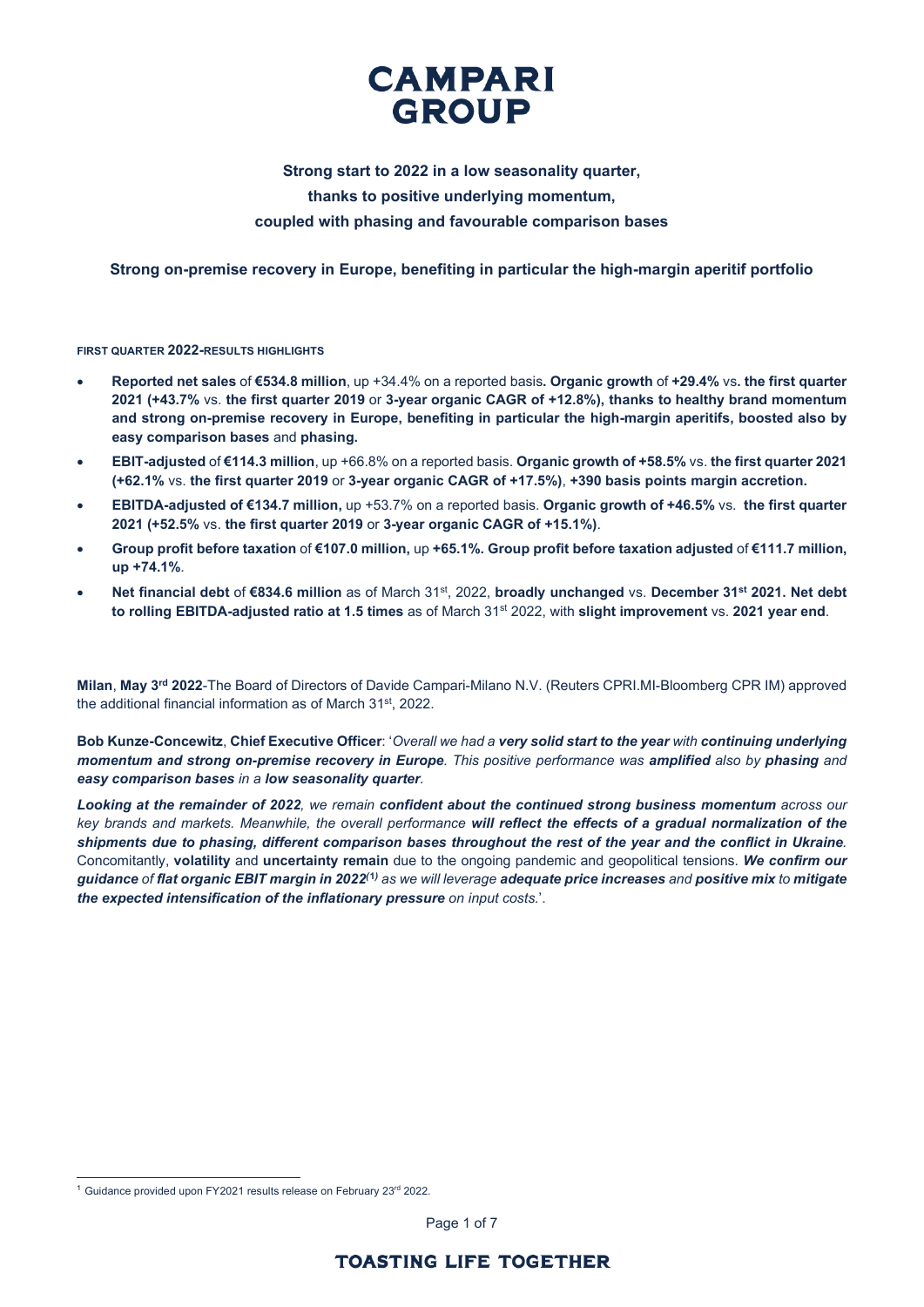

### **SUMMARY FINANCIAL INFORMATION FOR THREE MONTHS ENDED 31 MARCH 2022**

|                                                | Q1 2022            | Q1 2021            | <b>Reported</b> | Organic | <b>Perimeter</b> | <b>Forex</b> | Org<br>change         | Org<br>Change<br><b>CAGR</b> |
|------------------------------------------------|--------------------|--------------------|-----------------|---------|------------------|--------------|-----------------------|------------------------------|
|                                                | $\epsilon$ million | $\epsilon$ million | Change          | change  | Impact           | impact       | <b>Vs. Q1</b><br>2019 | 2022-19                      |
| <b>Net sales</b>                               | 534.8              | 397.9              | 34.4%           | 29.4%   | $-0.6%$          | 5.6%         | 43.7%                 | 12.8%                        |
| Gross margin                                   | 311.6              | 231.6              | 34.5%           | 28.7%   | $-0.2%$          | 6.1%         |                       |                              |
| % on sales                                     | 58.3%              | 58.2%              |                 |         |                  |              |                       |                              |
| <b>EBIT adjusted</b>                           | 114.3              | 68.5               | 66.8%           | 58.5%   | $-0.5%$          | 8.9%         | 62.1%                 | 17.5%                        |
| % on sales                                     | 21.4%              | 17.2%              |                 |         |                  |              |                       |                              |
| <b>EBIT</b>                                    | 109.6              | 66.4               | 65.2%           |         |                  |              |                       |                              |
| Group profit before taxation<br>adjusted       | 111.7              | 64.1               | 74.1%           |         |                  |              |                       |                              |
| Group profit before taxation                   | 107.0              | 64.8               | 65.1%           |         |                  |              |                       |                              |
| <b>EBITDA</b> adjusted                         | 134.7              | 87.6               | 53.7%           | 46.5%   | $-0.4%$          | 7.6%         | 52.5%                 | 15.1%                        |
| % on sales                                     | 25.2%              | 22.0%              |                 |         |                  |              |                       |                              |
| <b>EBITDA</b>                                  | 130.0              | 85.5               | 52.1%           |         |                  |              |                       |                              |
| Net financial debt at the end<br>of the period | 834.6              |                    |                 |         |                  |              |                       |                              |

#### **REVIEW OF CONSOLIDATED SALES FOR THE FIRST QUARTER 2022 RESULTS**

**Group sales** totalled **€534.8 million**, up +34.4% on a reported basis or **+29.4% in organic terms**. **The perimeter effect** was **-0.6% while the FX effect** was **+5.6%** mainly driven by the appreciation of the US Dollar.

### Analysis of **organic change by geography**:

- Sales in the **Americas** (46% of total Group sales) were up organically by **+14.9%.** The **Group's largest market**, **the US**, grew by **+6.6%** despite a tough comparison base, thanks to resilient home consumption and renewed strength in the onpremise. The performance was driven particularly by **Espolòn, Wild Turkey, Aperol, Campari** and **Cabo Wabo**. **Canada** grew by **+9.4%** and **Jamaica** registered strong growth (**+20.1%**). The rest of the region, including Brazil, Mexico and Argentina, grew by double digits as markets recover from the pandemic in a small quarter.
- Sales in **Southern Europe, Middle East and Africa**[2](#page-1-0) (28% of total Group sales) grew by **+61.2%**. The region's largest market, **Italy**, was up **+70.2%**, mainly driven by strong recovery in the on-premise channel, magnified by phasing and an easy comparison base. **The entire aperitif portfolio registered strong growth** in the country: **Aperol (+101.4%), Campari (+118.7%), Campari Soda (+24.8%)** and **Crodino (+75.6%)**. **France** grew **+38.8%**, mainly driven by **Aperol**, **Riccadonna** and **Campari**. Other markets in the region registered a positive performance largely thanks to the on-premise recovery combined with an easy comparison base. GTR was up +50.2% thanks to the continued lifting of travel restrictions.
- **North, Central and Eastern Europe** (17% of total Group sales) grew organically by **+33.2%**. **Germany** registered very strong growth of **+41.5%** in a low seasonality quarter, benefiting also from favourable weather conditions. The performance was largely driven by growth in the aperitifs: **Aperol**, the newly introduced **Aperol Spritz ready-to-enjoy**, **Campari,** as well as **Crodino**, albeit off a small base. **The UK** grew by **+26.6%** mainly driven by **Aperol** and **Magnum Tonic**. **The other markets** in the region were also positive, **largely led by the aperitifs**.
- Sales in **Asia Pacific** (8% of total Group sales) grew organically by **+18.4%**. **Australia** grew **+5.4%** despite a tough comparison base (+22.6% in the first quarter of 2021) and ocean freight constraints. The performance was largely driven by **Wild Turkey bourbon**, **Wild Turkey RTD**, **Espolòn** and **Campari**. **Other markets** in the region registered **a very positive result (+50.0%)** with continued momentum, in particular **South Korea (+105.7%)**. **China** was broadly flat due to snap lockdowns in relation to the zero-Covid policy.

Page 2 of 7

<span id="page-1-0"></span><sup>2</sup> Includes Global Travel Retail.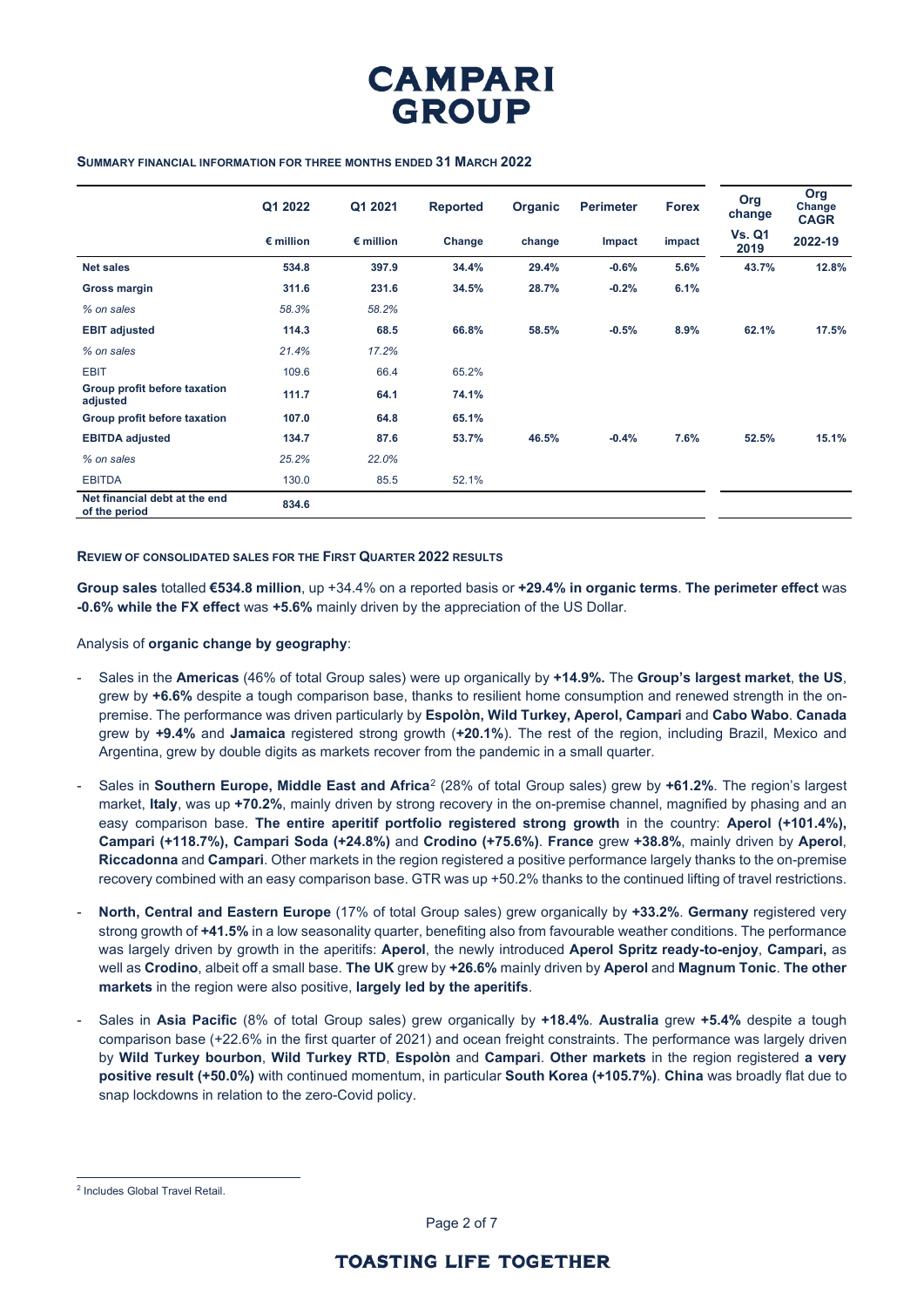

Analysis of **organic change by brand**[3](#page-2-0):

- **Global Priorities** (58% of total Group sales) registered an organic growth of **+30.6%. Aperol** grew **+71.9%,** thanks to strong growth in core Italy (+101.4%), Germany (+79.2%), the US (+51.2%), France (+79.5%) as well as all other European markets. The brand is benefitting from **renewed activations** and **recruitment** thanks to the **reopening of the on-premise**  and **sustained at-home consumption**, boosted by a favourable comparison base (+0.1% Q1 2021) and phasing. **Campari** delivered **strong growth** of **+56.6%** thanks to all major markets including Italy (+118.7%), the US, Jamaica, Germany, Brazil and France. The positive performance was favoured also by phasing ahead of a robust price repositioning in Europe. **Wild Turkey registered solid growth**, up **+14.0%,** mainly driven by the **core US** market and **Australia** as well as **Asian markets** (Japan, South Korea). **SKYY declined -11.5%** largely due to the comparison base in the core US in connection with the brand relaunch whilst the international markets continue to grow. **Grand Marnier grew overall (+8.9%) thanks to the core US market**. **Jamaican rum portfolio grew +6.5%** overall against a tough comparison base, driven by the favourable category trends in premium rum.
- **Regional Priorities** (24% of total Group sales) recorded a positive performance (**+31.7%**). **Espolòn** grew by double digits (+29.2%) despite a tough comparison base, thanks to the core US as well as international markets, albeit off a small base. **The GlenGrant grew double digits** driven by **premiumisation**, in particular within South Korea, China and GTR. **Crodino** grew by **strong double digits** driven by strong growth in core Italy against an easy comparison base as well as seeding markets. The other brands such as the **Italian specialities, the sparkling wines** and **vermouths (Cinzano, Mondoro** and **Riccadonna), Magnum Tonic and Aperol Spritz ready-to-enjoy** all **delivered positive results.**
- **Local Priorities** (9% of total Group sales) grew **+19.6%** with **positive growth across the entire portfolio**, in particular **Campari Soda**, **Wild Turkey ready-to-drink** and **X-Rated**.

### **REVIEW OF FIRST QUARTER 2022 RESULTS**

**Gross profit** totalled **€311.6 million**, corresponding to 58.3% of net sales, **up by +34.5%** in value on a reported basis. It **grew organically** by **+28.7%**, leading to **-30 basis points** margin dilution as the **positive sales mix driven by the high-margin aperitifs** was able to largely offset the **dilutive effect of increased input costs**.

**Advertising and Promotion expenses** (**A&P**) were **€79.2 million**, corresponding to 14.8% of net sales, up by **+26.6%** in value on a reported basis. They increased **organically by +20.3%,** reflecting sustained investments behind key brands, lower than net sales growth hence accretive on margins by **+110 basis points**.

**CAAP** (Contribution after A&P) was **€232.4 million**, corresponding to 43.4% of net sales, up by **+37.5%** in value on a reported basis and up **+31.8% organically**.

**Selling, general and administrative expenses** (**SG&A**) totalled **€118.1 million**, corresponding to 22.1% of net sales, up by **+17.5%** in value on a reported basis. They grew **organically by +13.6%**, lower than net sales, hence generating a **margin accretion of +310 basis points**.

**EBIT-adjusted** was **€114.3 million**, corresponding to 21.4% of net sales, up by **+66.8%** in value on a reported basis. It **grew organically** by **+58.5%**, generating an accretion of **+390 basis points.** The **perimeter effect** on EBIT-adjusted was **-0.5%** (or **-€0.3 million**), mainly due to the discontinuation of agency brands. The **forex effect** on EBIT-adjusted was positive by **+8.9%** (or **€6.1 million**), mainly driven by the appreciation of the US Dollar.

**Operating adjustments** were negative at **-€4.7 million.**

**EBITDA-adjusted** was **€134.7 million**, up by +53.7% in value on a reported basis (**up organically +46.5%**), corresponding to 25.2% of net sales.

**EBIT** (20.5% of net sales) and **EBITDA** (24.3% of net sales) were at **€109.6 million** and **€130.0 million** respectively.

**Net financial expenses** were **€1.3 million**. Excluding the exchange gain/(loss), the **net financial charges were €5.0 million, (vs. €6.6 million for the first quarter 2021), showing a decrease of €1.6 million** thanks to the lower level of average debt in the first quarter 2022 (€832.7 million vs. €1,085.9 million in the first quarter 2021).

**Group profit before taxation-adjusted** was **€111.7 million**, **up +74.1%** vs. the first quarter 2021. **Group profit before taxation** was **€107.0 million,** up **+65.1%.**

<span id="page-2-0"></span><sup>&</sup>lt;sup>3</sup> Please note the following changes within the brand cluster classification: Crodino and Aperol Spritz from Local Priority to Regional Priority, Magnum Tonic from Rest of Portfolio to Regional Priority; SKYY RTD from Rest of Portfolio to Local Priority.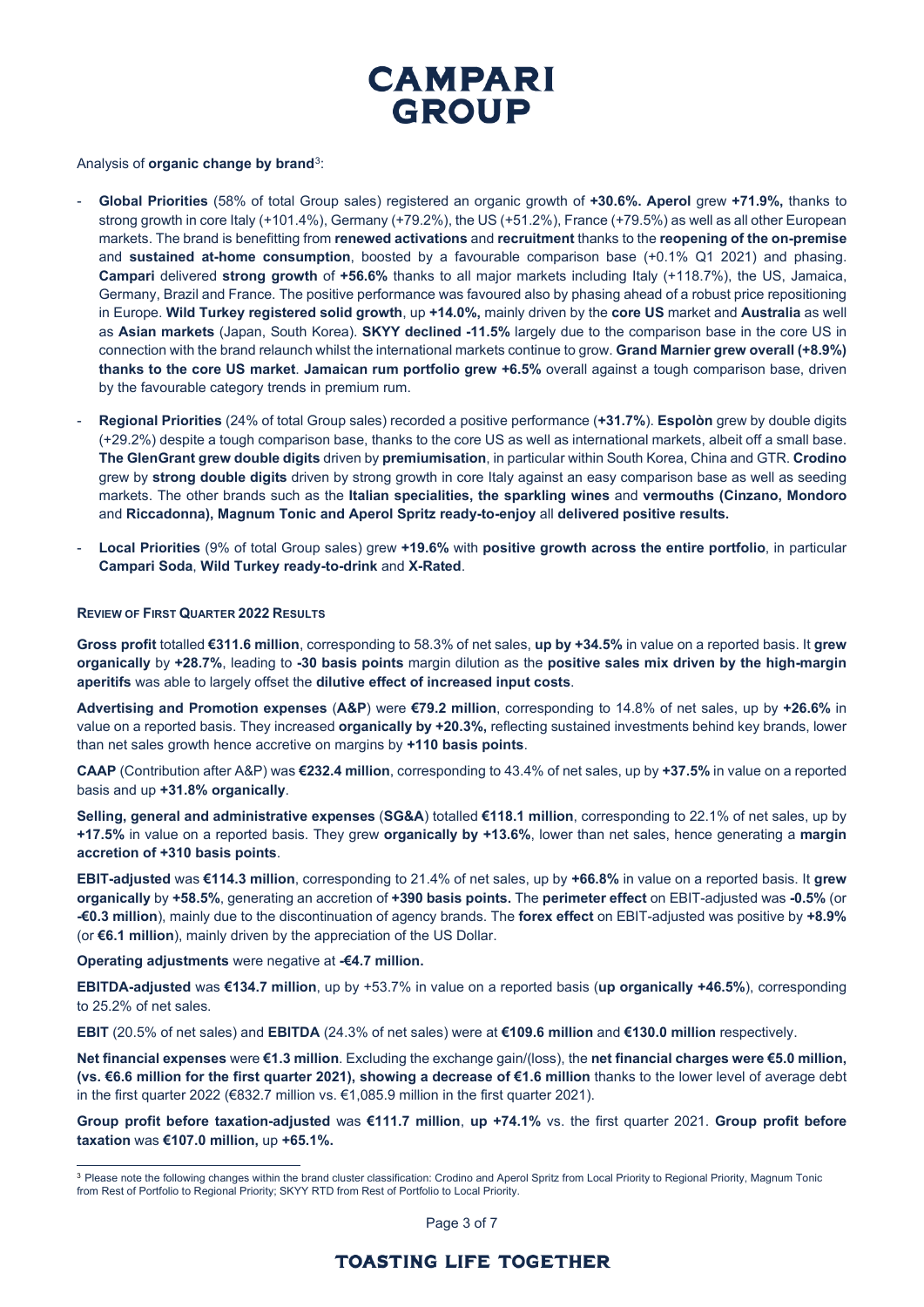# **CAMPARI GROUP**

**Net financial debt at €834.6 million** as of 31 March 2022**, up €3.6 million** vs. 31 December 2021 (€830.9 million), driven by strong cash absorption of planned working capital increase due to inventory build-up ahead of peak season in a constrained logistics environment, as well as share buyback.

**Net debt to EBITDA-adjusted ratio at 1.5 times** as of 31 March 2022**,** improving from 1.6 times as of 31 December 2021, driven by improved 12-months rolling EBITDA adjusted.

\* \* \*

#### **FILING OF DOCUMENTATION**

The additional financial information at March 31<sup>st</sup>, 2022 is available to the general public on the Company's website [\(https://www.camparigroup.com/en/page/investors\)](https://www.camparigroup.com/en/page/investors) and by all other means allowed by applicable regulations.

*The Board of Directors is responsible for preparing the additional financial information for the three months ended March 31st, 2022, in accordance with the Dutch Financial Supervision Act and the applicable International Financial Reporting Standards (IFRS).*

#### *Disclaimer*

*This press release contains certain forward-looking statements relating to the Campari Group. All statements included in this press release concerning activities, events or developments that we expect, believe or anticipate will or may occur in the future are forward-looking*  statements. Forward-looking statements are based on current expectations and projections about future events and involve known and *unknown risks, uncertainties and other factors, including, but not limited to, the following: volatility and deterioration of capital and financial markets, changes in general economic conditions, economic growth and other changes in business conditions, changes in government*  regulation and other economic, business and competitive factors affecting the businesses of Campari Group. Such factors include, but are *not limited to: (i) changes in the laws, regulations or policies of the countries where Campari Group operates; (ii) the adoption, both at a global*  level and in the countries where Campari Group operates, of restrictive public policies that have an impact on the production, distribution, *marketing, labelling, importation, price, sale or consumption of alcoholic products; (iii) long-term changes in consumers' preferences and tastes, social or cultural trends resulting in a reduction in the consumption of products of the Campari Group as well as in purchasing patterns and the ability of Campari Group to anticipate these changes in the marketplace; and (iv) increased production costs and volatility of raw materials' prices. Therefore, Campari and its affiliates, directors, advisors, employees and representatives, expressly disclaim any liability whatsoever for such forward-looking statements.*

*These forward-looking statements speak only as of the date of this document and Campari does not undertake an obligation to update or* revise any forward-looking statement, whether as a result of new information, future events and developments or otherwise, except as required *by law.*

#### **ANALYST CONFERENCE CALL**

At **1:00 pm (CET) today, May 3rd, 2022**, Campari's management will hold a conference call to present the Group's First Quarter 2022 Results. To participate, please dial one of the following numbers:

- **from Italy: (+39) 02 802 0911**
- **from abroad: (+44) 1212 818 004**

The **presentation slides** can be downloaded before the conference call from the main investor relations page on Campari Group's website, at [https://www.camparigroup.com/en/page/investors.](https://www.camparigroup.com/en/page/investors)

A **recording of the conference call** will be available from today until Tuesday, May 10<sup>th</sup>, calling the following number:

• **(+39) 02 8020987** (Access code: **700931#**, PIN: **931#**)

## **FOR FURTHER INFORMATION**

| <b>Investor Relations</b>                               |                         |                                    |
|---------------------------------------------------------|-------------------------|------------------------------------|
| Chiara Garavini                                         | Tel. +39 02 6225330     | Email: chiara.garavini@campari.com |
| Jing He                                                 | Tel. +39 02 6225832     | Email: jing.he@campari.com         |
| <b>Thomas Fahey</b>                                     | Tel. +44 (0)20 31009618 | Email: thomas.fahey@campari.com    |
| <b>Corporate Communications</b><br><b>Enrico Bocedi</b> | Tel. +39 02 6225680     | Email: enrico.bocedi@campari.com   |
|                                                         |                         |                                    |

<https://www.camparigroup.com/en/page/investors>

Page 4 of 7

## **TOASTING LIFE TOGETHER**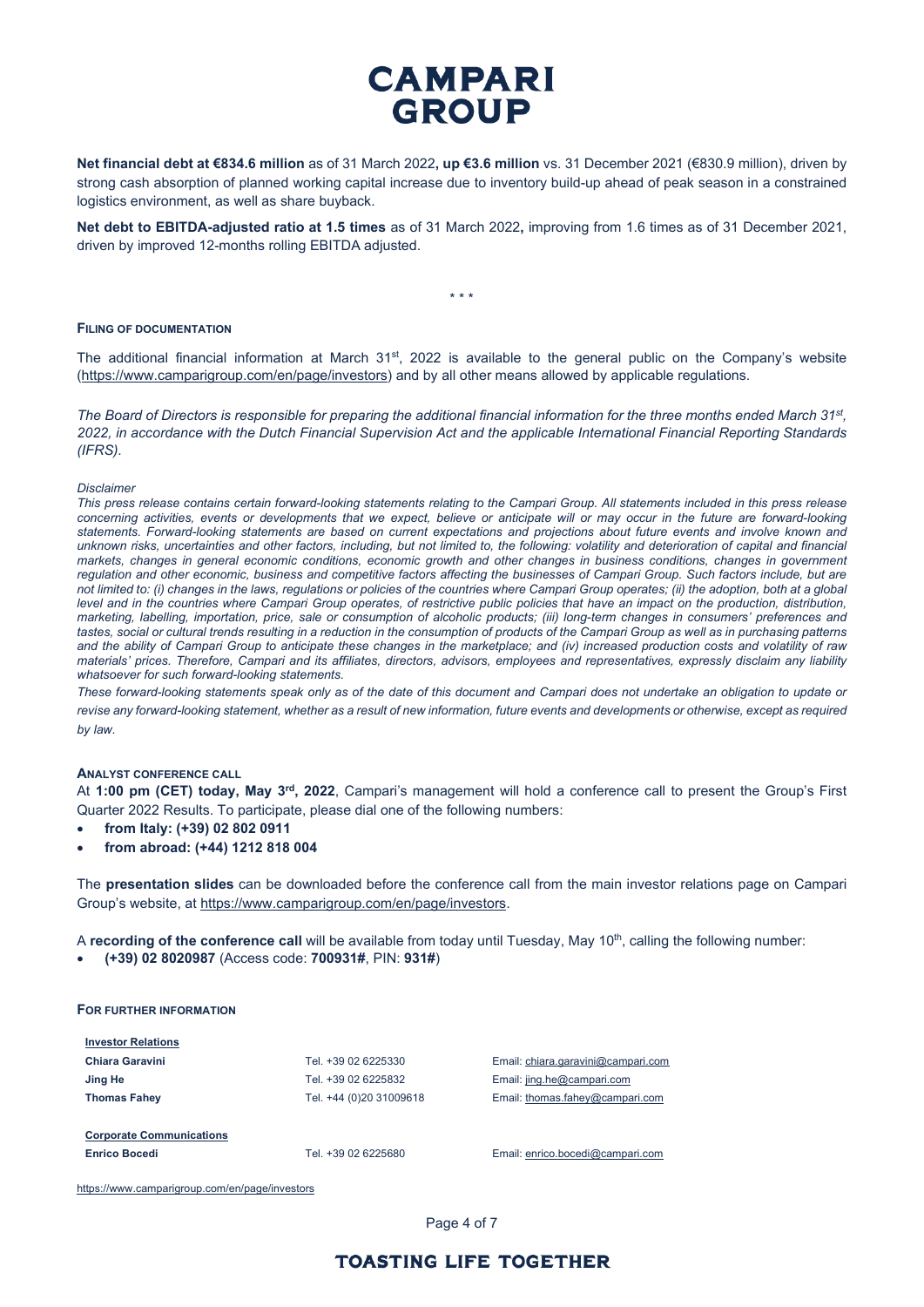

http://www.camparigroup.com/en <http://www.youtube.com/campariofficial> <https://twitter.com/campari>

#### Visit *[Our Story](https://youtu.be/ilNVsU9Cigo)*

#### **ABOU[T CAMPARI GROUP](https://www.camparigroup.com/en)**

Campari Group is a major player in the global spirits industry, with a portfolio of over 50 premium and super premium brands, spreading across Global, Regional and Local priorities. Global Priorities, the Group's key focus, include **Aperol, Campari, SKYY**, **Grand Marnier, Wild Turkey** and **Appleton Estate**. The Group was founded in 1860 and today is the sixth-largest player worldwide in the premium spirits industry. It has a global distribution reach, trading in over 190 nations around the world with leading positions in Europe and the Americas. Campari Group's growth strategy aims to combine organic growth through strong brand building and external growth via selective acquisitions of brands and businesses.

Headquartered in Milan, Italy, Campari Group operates in 22 production sites worldwide and has its own distribution network in 22 countries. Campari Group employs approximately 4,000 people. The shares of the parent company Davide Campari-Milano N.V. (Reuters CPRI.MI - Bloomberg CPR IM) have been listed on the Italian Stock Exchange since 2001. For more information: [http://www.camparigroup.com/en.](http://www.camparigroup.com/en) Please enjoy our brands responsibly.

**- Appendix to follow -**

Page 5 of 7

# **TOASTING LIFE TOGETHER**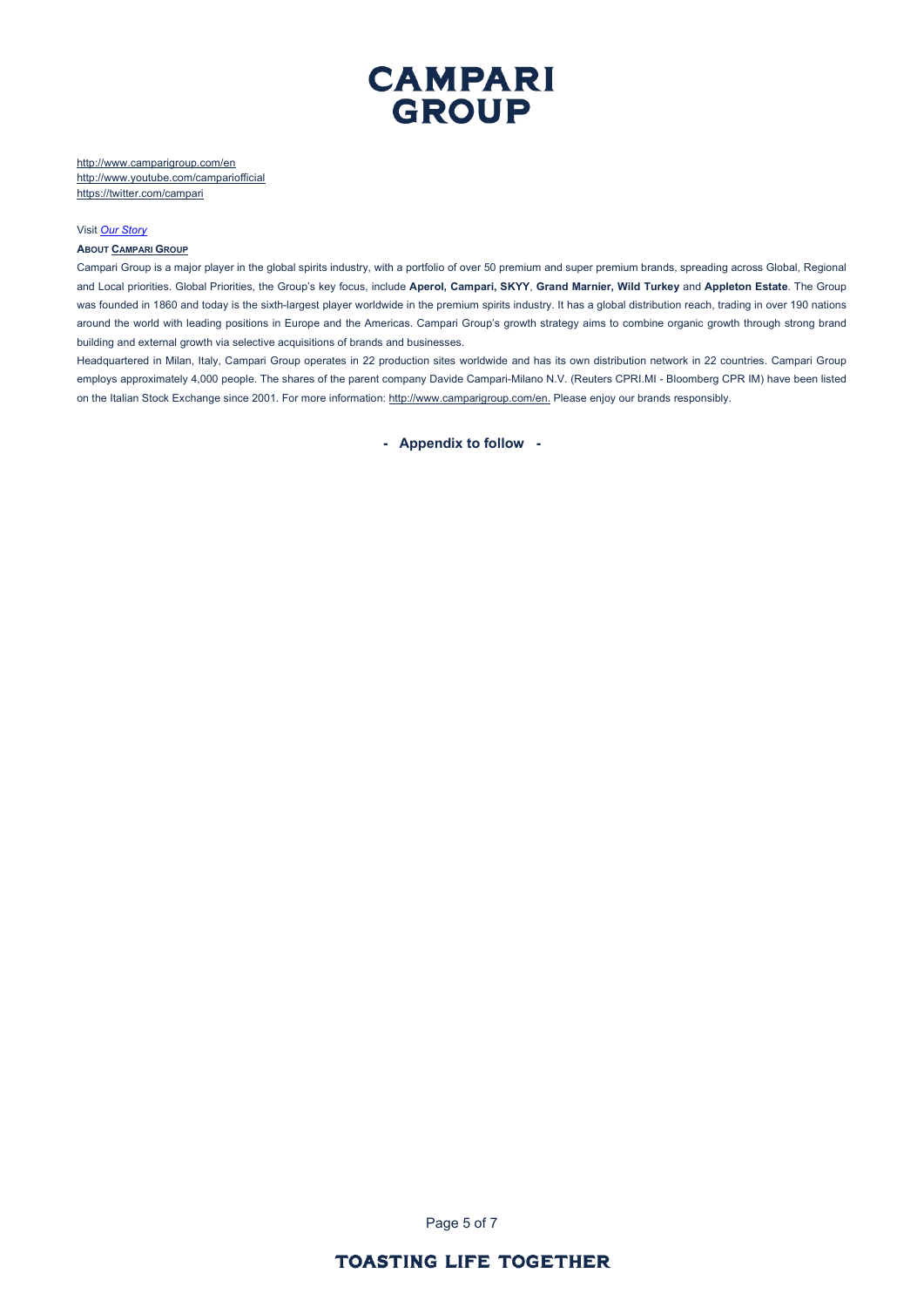

## **Consolidated net sales breakdown by brand priority for the first quarter 2022**

|                            | % on Group<br>sales |       | % change, of which: |                 |                         |  |
|----------------------------|---------------------|-------|---------------------|-----------------|-------------------------|--|
|                            |                     | total | organic             | external growth | exchange<br>rate effect |  |
| <b>Global Priorities</b>   | 57.9%               | 36.6% | 30.6%               | $0.0\%$         | 6.0%                    |  |
| <b>Regional Priorities</b> | 23.6%               | 36.9% | 31.7%               | $0.0\%$         | 5.2%                    |  |
| <b>Local Priorities</b>    | 9.3%                | 21.6% | 19.6%               | $0.0\%$         | 2.1%                    |  |
| Rest of portfolio          | 9.2%                | 29.1% | 27.2%               | $-5.9%$         | 7.8%                    |  |
| <b>Total</b>               | 100.0%              | 34.4% | 29.4%               | $-0.6%$         | 5.6%                    |  |

## **Consolidated net sales by geographic area for the first quarter 2022**

|                                                    | % on Group<br>sales |       | % change, of which: |                 |                         |
|----------------------------------------------------|---------------------|-------|---------------------|-----------------|-------------------------|
|                                                    |                     | total | organic             | external growth | exchange<br>rate effect |
| Americas                                           | 46.3%               | 25.4% | 14.9%               | $-0.1%$         | 10.6%                   |
| SEMEA (Southern Europe, Middle East and<br>Africa) | 28.2%               | 59.1% | 61.2%               | $-2.4%$         | 0.3%                    |
| NCEE (North, Central and Eastern Europe)           | 17.2%               | 33.3% | 33.2%               | $0.0\%$         | 0.2%                    |
| Asia Pacific                                       | 8.4%                | 21.2% | 18.4%               | 0.7%            | 2.1%                    |
| <b>Total</b>                                       | 100.0%              | 34.4% | 29.4%               | $-0.6%$         | 5.6%                    |

Page 6 of 7

# **TOASTING LIFE TOGETHER**